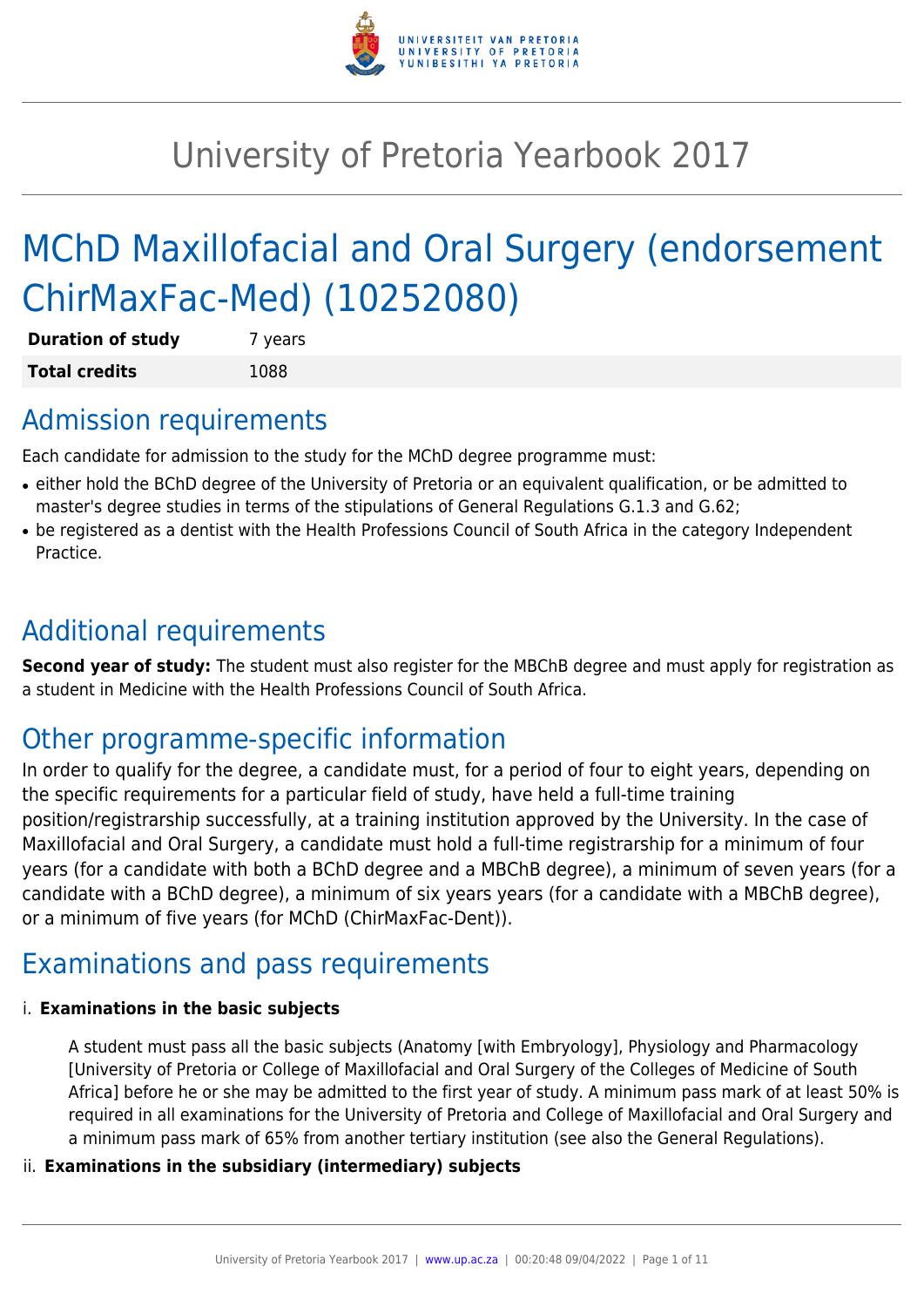

(The minimum pass mark is 50%.)

- a. For the endorsement Maxillofacial Surgery-Medicus, a student has to pass in Principles of surgery in the year of study as indicated, before he or she may continue with the programme.
- b. A student has to pass in Applied oral pathology at least two and a half years prior to the examination in his or her major subject.

These subsidiary subjects may be passed at the University of Pretoria or the College of Maxillofacial and Oral Surgery of the Colleges of Medicine of South Africa.

iii. If a student fails any of the subsidiary subjects Principles of surgery or Applied oral pathology, the head of department may recommend that he or she be admitted to a second examination.

#### iv. **Examination and evaluation in the major subject**

- a. If a student fails his or her major subject, the student has to reapply for admission to the final examination of the College of Maxillofacial and Oral Surgery of the Colleges of Medicine of South Africa.
- b. In the light of the fact that a postgraduate student may repeat an examination in any subject only once, a student who fails a second examination, will have to discontinue the programme.
- c. If a student has been admitted to a second examination in the major subject, the head of department will determine whether he or she should vacate the registrarship at the end of the training period. The student has to vacate the registrarship immediately after the second examination has been completed.
- d. Subminimum: A student must obtain a subminimum of 60% in the clinical section (operation and short cases) of the examination, with a subminimum of 50% in all the other sections for the master's degree. He or she must also comply with the requirements regarding the number of operation procedures performed in each section, as required by the head of department. A final mark of at least 50% is required in order to pass in a subject.
- e. In addition to the stipulations already mentioned, the student must submit and pass a mini-dissertation (endorsement Maxillofacial Surgery-Med) or a dissertation (endorsement Maxillofacial Surgery-Dent), on an approved topic related to the major subject and submit a manuscript as required (see also the General Regulations). A complete record of operations (as a logbook) must also be submitted.

(v) The master's degree can only be conferred after the National Professional Examination [FCMFOS(SA)] has been passed (as this master's degree and the Fellowship may be used as an interwoven final equivalence examination).

# Exemption

Exemption may be granted by the Dean, on the recommendation of the Head of Department by virtue of comparable training and/or experience in terms of the requirements of School Regulations, with the proviso that exemption from the examination and evaluation in the major subject may not be granted.

**Please note**: The regulations of the Health Professions Council of South Africa, as published in the Government Gazette No. 4631 of 11 January 1991 – Notice No. R.40 (as amended), will be used as a criterion in determining the period of exemption.

# Pass with distinction

A student who obtains a final mark of at least 75% (with the first attempt) in the major subject, qualifies to obtain the degree with distinction.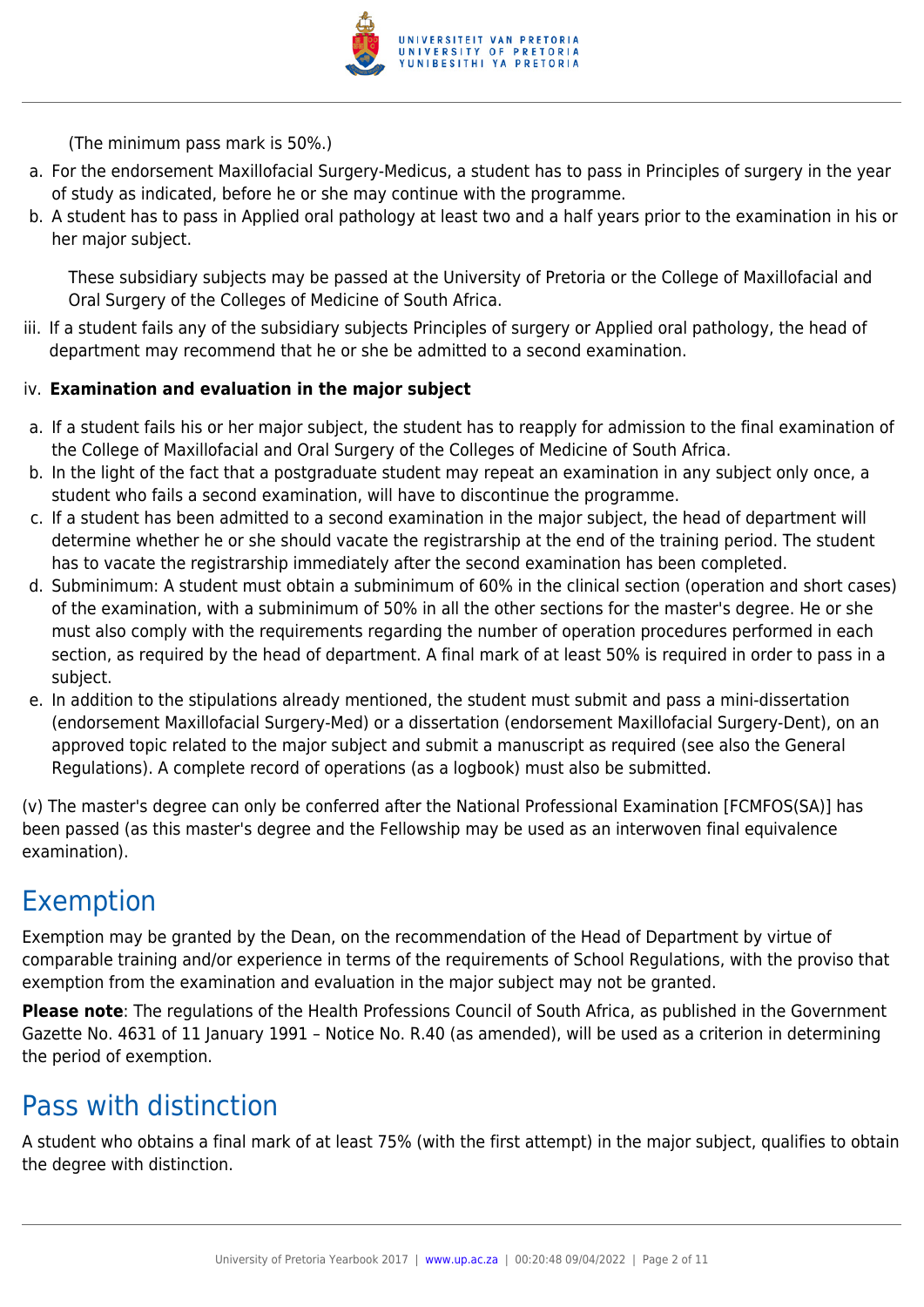

# General information

- 1. The content of the basic subjects, subsidiary subjects and attendance courses will be determined by the particular head of department in consultation with the head of the department at Dentistry or Medicine.
- 2. General information concerning content and extent of the basic and subsidiary subjects is available at the department in question.
- 3. Students have to ensure that certificates of satisfactory preparation are acquired in all the attendance courses.

#### **Maxillofacial and Oral Surgery Major subject:**

Maxillofacial and oral surgery: Experience is acquired through practical and clinical training and supplemented by seminars, discussions, papers and research. Diagnosis, planning, surgical and secondary treatment of diseases, injuries and defects of the human mouth, jaws, face and related structures.

#### **Subsidiary (intermediary) subject:**

Principles of surgery: Instruction mainly by the Departments of Surgery (and its divisions), Neurosurgery, Otorhinolaryngology, Ophthalmology and Family Medicine. This training takes place over nine months. Instruction in the subsidiary subject: Principles of surgery: Endorsement ChirMaxFac-Med BVC 806 General Surgery (including Paediatric Surgery): 2 months Intensive Care: 2 months Neurosurgery: 2 months Ophthalmology: 1 month Otorhinolaryngology: 1 month Plastic Surgery: 1 month Applied Oral Pathology: 3 months

#### **Endorsement ChirMaxFac-Dent BVC 807**

Distress Unit (Family Medicine): 1 month General Surgery (including Paediatric Surgery): 1 month Intensive Care: 2 months Neurosurgery: 2 months Ophthalmology: 1 month Otorhinolaryngology: 1 month Plastic Surgery: 1 month Applied Oral Pathology: 3 months

#### **General information concerning the endorsements ChirMaxFac-Med and ChirMaxFac-Dent**

- 1. A candidate with a BChD or BDS degree should preferably enrol for the MChD(ChirMaxFac-Med) programme.
- 2. Permission is granted to a student for (ChirMaxFac-Med) to register simul-taneously for the postgraduate and undergraduate programmes as applicable. At the end of the programme the student will have complied with all the requirements for the BChD, MBChB and MChD degrees.
- 3. The content of the basic and subsidiary (intermediary) subjects and attendance courses will be determined by the particular head of department, in consultation with the Department of Maxillofacial and Oral Surgery.
- 4. Basic and subsidiary (intermediary) subjects: Acknowledgement of basic and/or subsidiary (intermediary)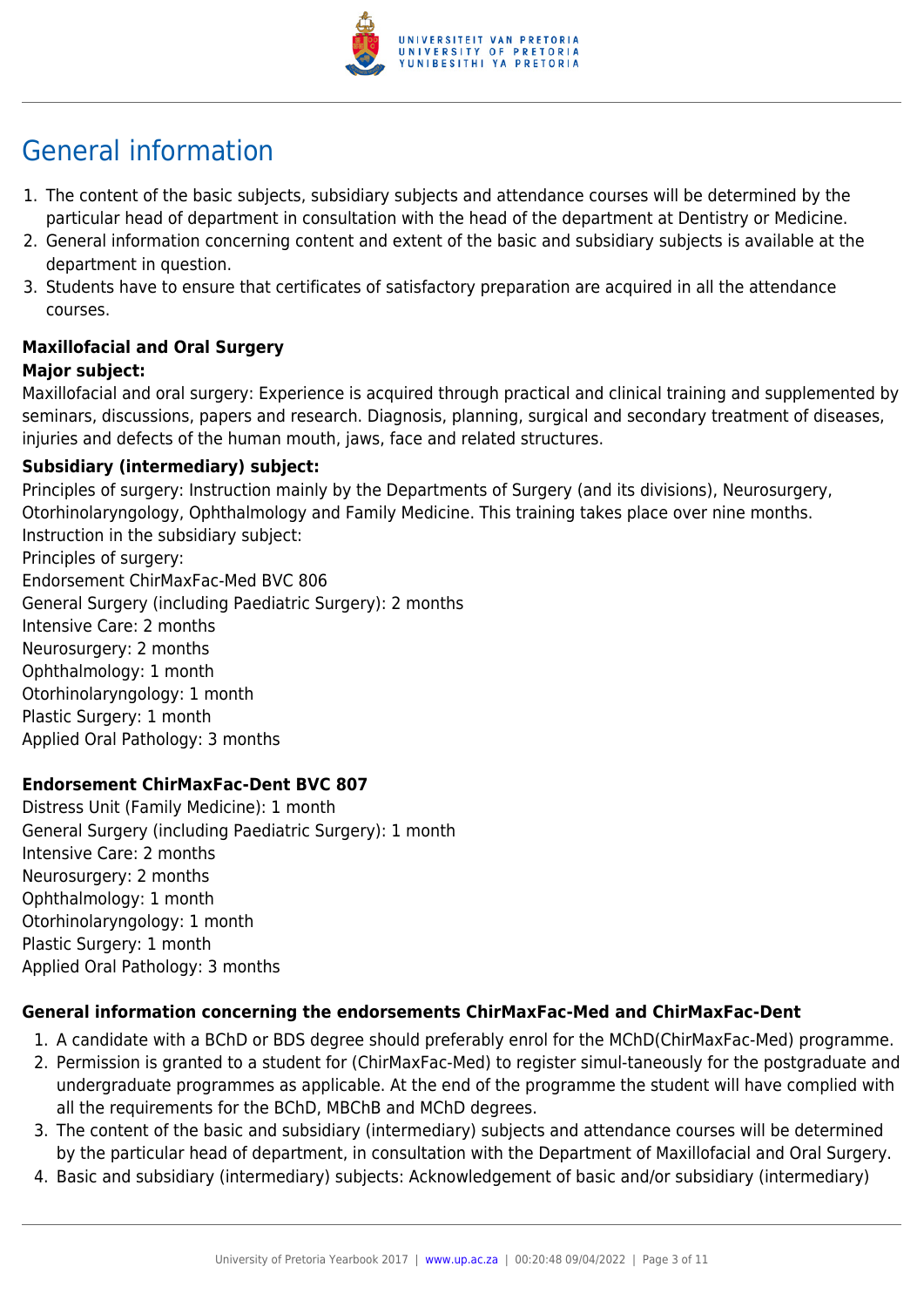

subjects may be granted if all the particular subjects have already been passed at an approved institution such as the Colleges of South Africa (College of Maxillofacial and Oral Surgery) as recommended by the Head of department.

- 5. Pharmacology as a basic subject has to be passed as a prerequisite before the first year of study, should all other basic subjects be acknowledged by an approved institution.
- 6. Instruction in the major subject extends over a minimum period of three years, of which the first year mainly concentrates on minor oral surgery.
- 7. A student for the endorsement ChirMaxFac-Med can only fulfil his or her clinical obligations in Principles of Surgery after he or she has complied with the requirements for the MBChB degree, as well as having completed the Certificate for Advanced Trauma Life Support (ATLS) (before commencing the registrarship).
- 8. The instruction in the last two years in the major subject takes place only after having successfully completed the subsidiary subjects.
- 9. The first year of registrarship is acknowledged as an additional year of experience for Medicine and Dentistry if the training in Maxillofacial and Oral Surgery is discontinued. However, a student who discontinues one of the subjects must resign from the registrarship immediately.
- 10. The basic subjects for Maxillofacial and Oral Surgery (endorsements ChirMaxFax-Med and ChirMaxFac-Dent) are identical.
- 11. The requirements for the major subject are: Submission of a mini-dissertation (endorsement ChirMaxFac-Med) and a dissertation (endorsement ChirMaxFac-Dent), a letter from an appropriate journal editor, acknowledging receipt of the draft manuscript, surgical portfolio (logbook) with minimum cases treated per surgical section, a prescribed summary of case reports, any publications, research abstracts, examination in a surgical procedure and examination in patient short cases conducted under examination conditions.
- 12. A student may only proceed with the final FC MFOS (SA) examination after fulfilling the requirements for the MChD(ChirMaxFac-Med or -Dent) as stipulated in 11. above.
- 13. The MChD(ChirMaxFac-Med or -Dent) may only be awarded after successfully passing the final examination for the FC MFOS (SA).
- 14. Costs or fees for any examination(s) and registration at the Colleges of Medicine of South Africa have to be met by the student.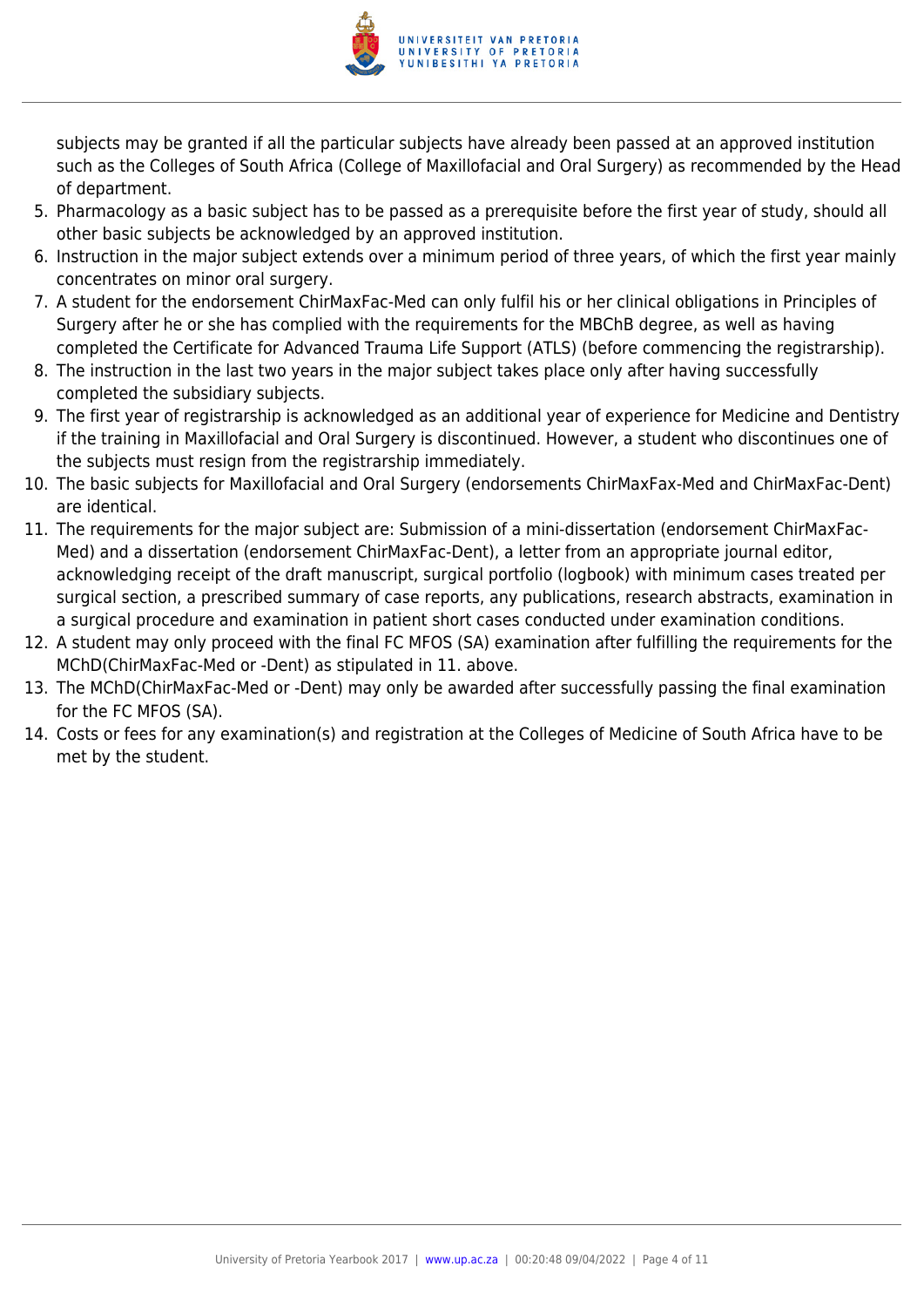

#### **Minimum credits: 856**

#### **Core modules**

[Anatomy 870](https://www.up.ac.za/yearbooks/2017/modules/view/ANA 870) (ANA 870) - Credits: 36.00 [General pathology 808](https://www.up.ac.za/yearbooks/2017/modules/view/APA 808) (APA 808) - Credits: 24.00 [Pharmacology 806](https://www.up.ac.za/yearbooks/2017/modules/view/FAR 806) (FAR 806) - Credits: 36.00 [Physiology 806](https://www.up.ac.za/yearbooks/2017/modules/view/FSG 806) (FSG 806) - Credits: 36.00 [Maxillo-facial and oral surgery 802](https://www.up.ac.za/yearbooks/2017/modules/view/KGM 802) (KGM 802) - Credits: 700.00 [Oral Pathology 805](https://www.up.ac.za/yearbooks/2017/modules/view/MPG 805) (MPG 805) - Credits: 24.00 [Ethics and human rights 800](https://www.up.ac.za/yearbooks/2017/modules/view/EHR 800) (EHR 800) - Credits: 0.00 [Applied research methodology 802](https://www.up.ac.za/yearbooks/2017/modules/view/TNM 802) (TNM 802) - Credits: 0.00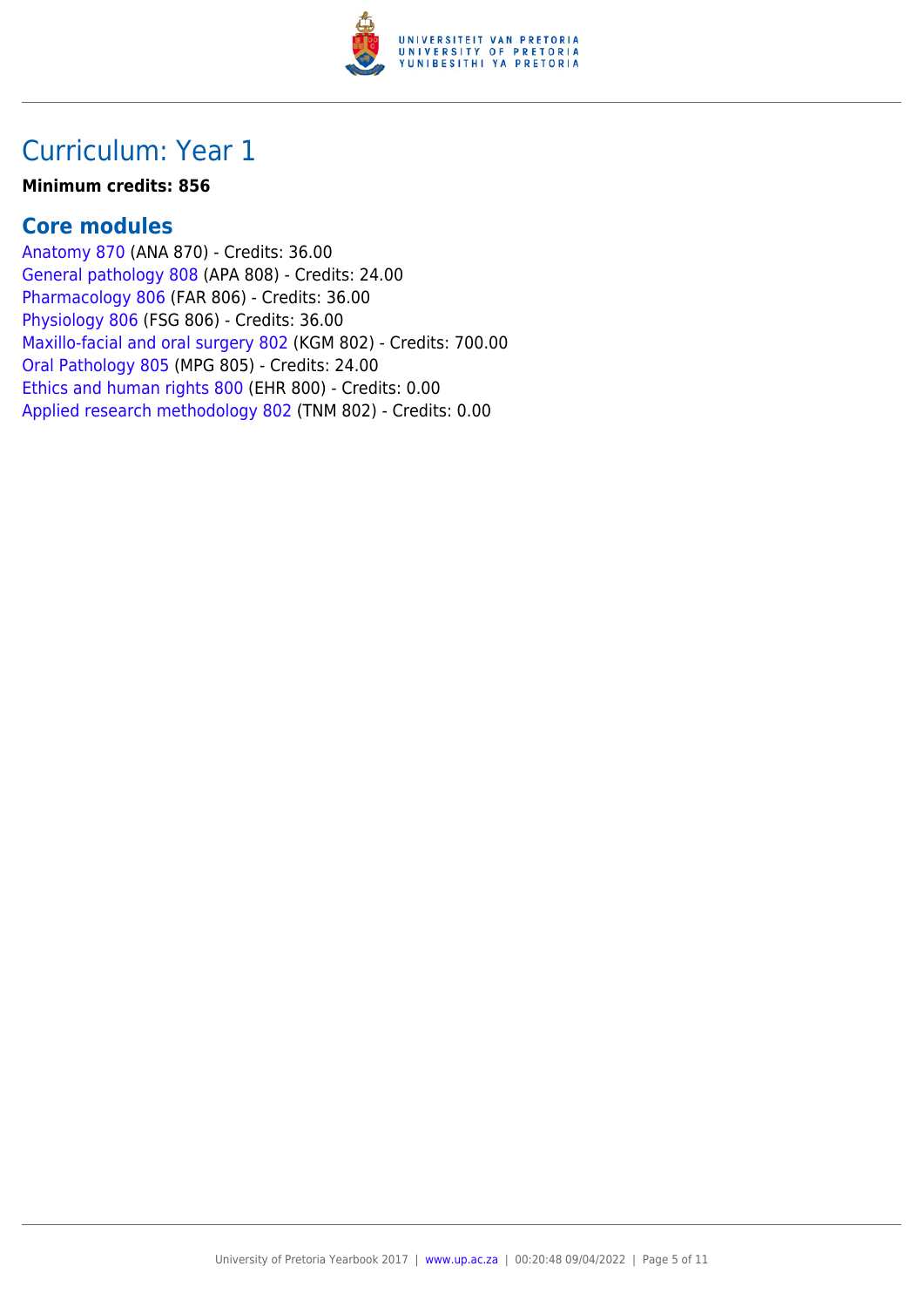

#### **Minimum credits: 700**

### **Core modules**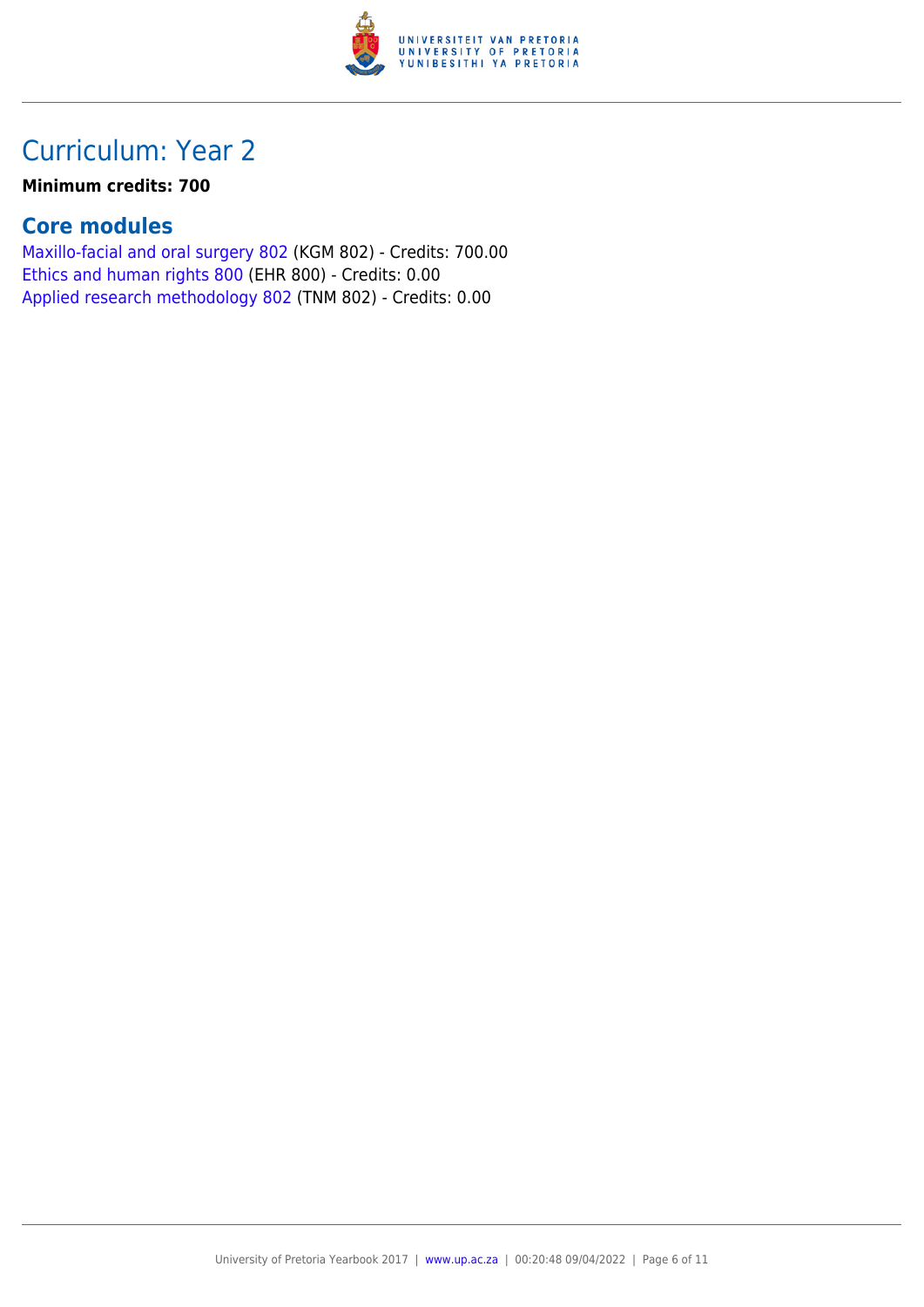

#### **Minimum credits: 700**

### **Core modules**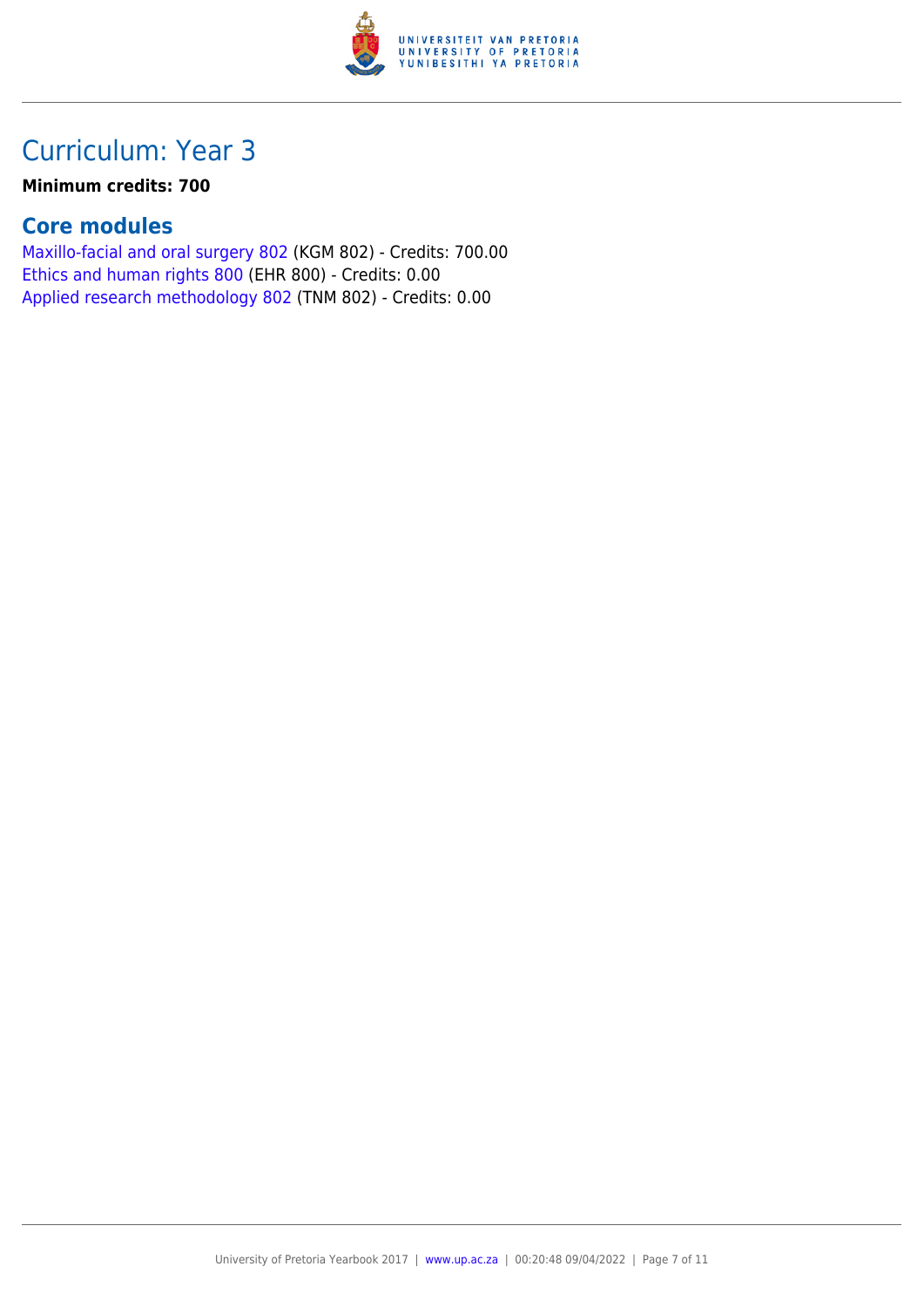

#### **Minimum credits: 700**

### **Core modules**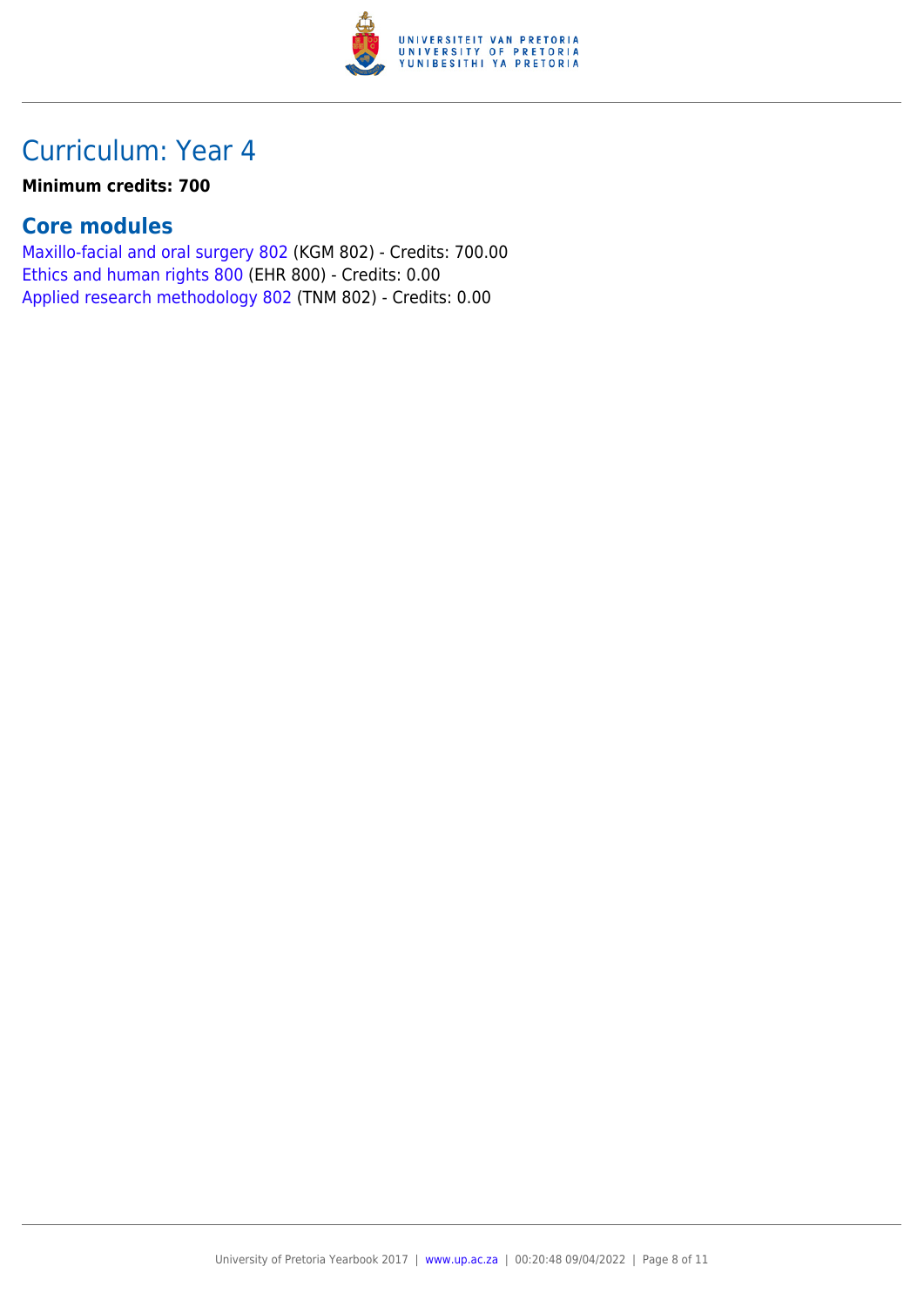

#### **Minimum credits: 700**

### **Core modules**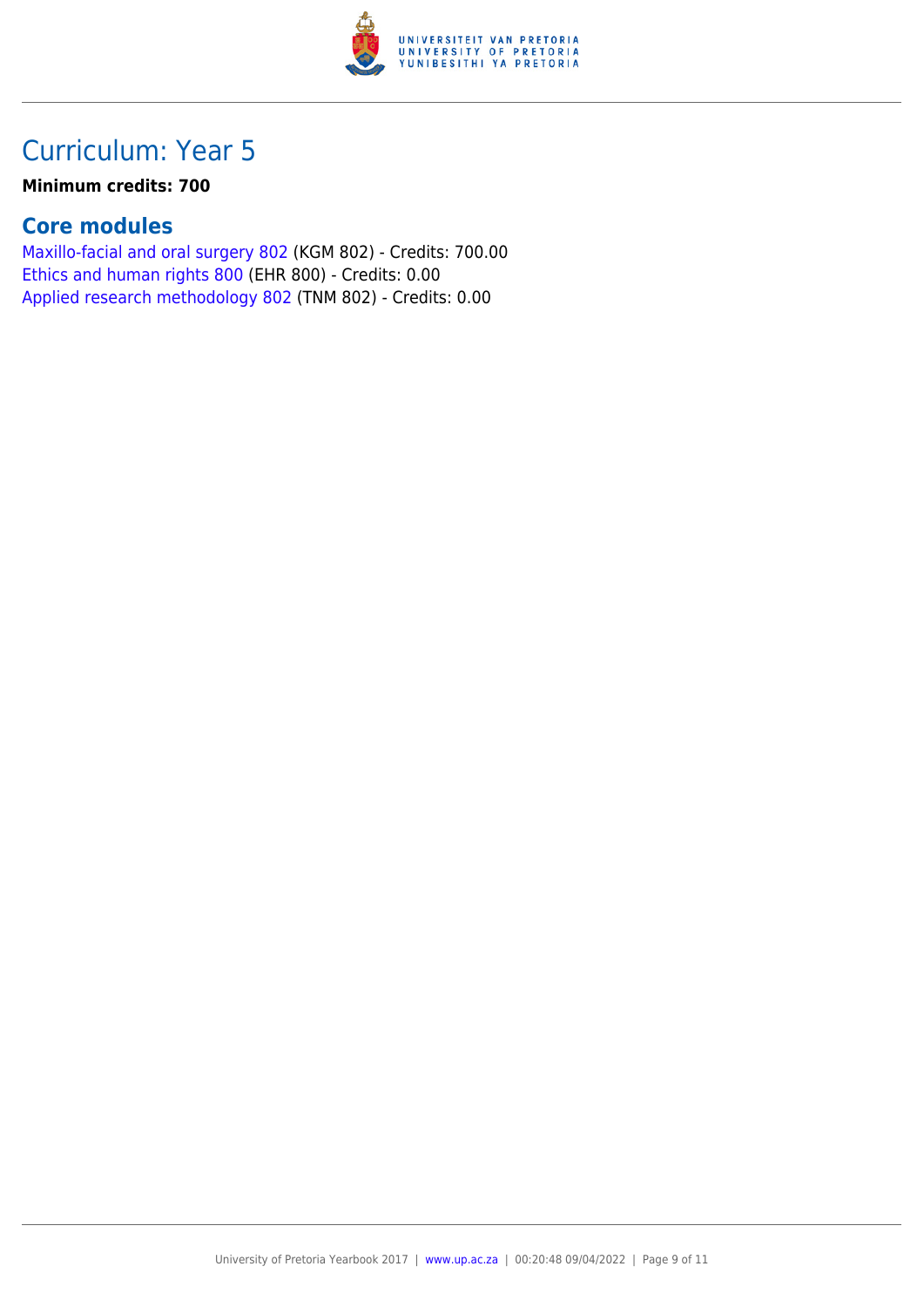

#### **Minimum credits: 932**

### **Core modules**

[Principles of surgery 806](https://www.up.ac.za/yearbooks/2017/modules/view/BVC 806) (BVC 806) - Credits: 52.00 [Maxillo-facial and oral surgery 802](https://www.up.ac.za/yearbooks/2017/modules/view/KGM 802) (KGM 802) - Credits: 700.00 [Dissertation: Maxillofacial and Oral surgery 893](https://www.up.ac.za/yearbooks/2017/modules/view/KGM 893) (KGM 893) - Credits: 180.00